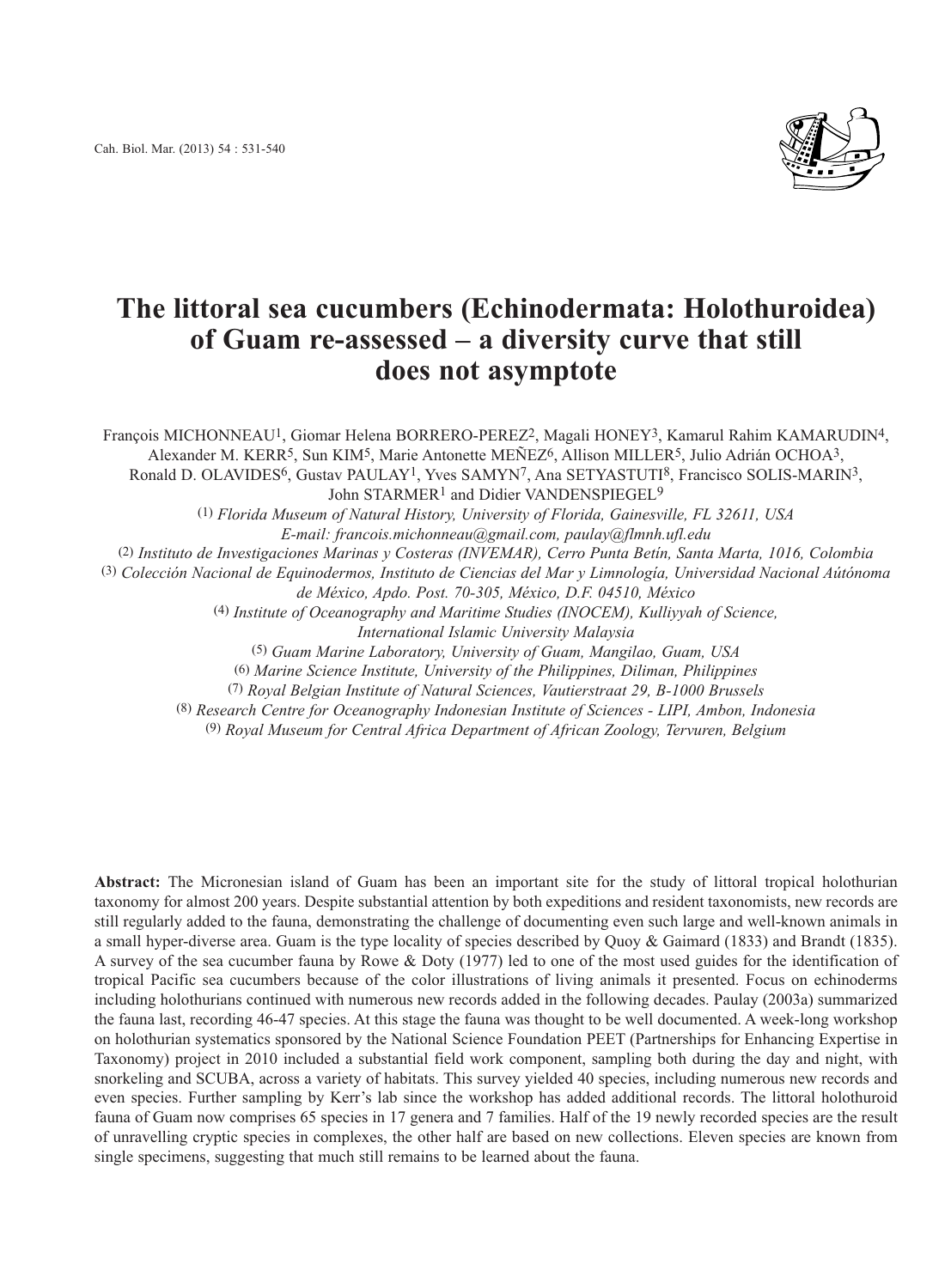#### 532 THE LITTORAL SEA CUCUMBERS OF GUAM

**Résumé :** *les concombres de mer (Echinodermata : Holothuroidea) littoraux de Guam réévalués - Une courbe de diversité qui n'atteint pas d'asymptote.* L'île micronésienne de Guam a été un site d'étude important pour la taxonomie des holothuries littorales tropicales pour presque 200 ans. Malgré les efforts d'expéditions et de taxonomistes résidant sur place, des espèces sont encore recensées pour la première fois, démontrant les difficultés associées au recensement d'une faune comprenant des animaux pourtant de grande taille et bien connus dans une zone aussi restreinte et diverse. Guam est la localité type d'espèces décrites par Quoy & Gaimard (1833) et Brandt (1835). Le recensement de la faune des concombres de mer par Rowe & Doty (1977) a généré un des guides d'identification les plus utilisés pour l'Indo-Pacifique du fait des illustrations en couleur des animaux vivants qu'il incluait. L'attention portée aux échinodermes a continué avec de nombreuses espèces recensées pour la première fois dans les décennies qui ont suivi. Paulay (2003a) a récapitulé la liste faunistique incluant 46-47 espèces. A ce stade, la faune était présumée être bien connue. En 2010, un groupe de travail d'une semaine sur la taxonomie des holothuries, organisé grâce aux subsides du projet NSF PEET a permis un travail de terrain significatif, avec des échantillonnages de jour comme de nuit, en plongée libre et en scaphandre, et ce dans de nombreux types d'habitats. Cet effort a conduit au recensement de 40 espèces, y compris des espèces vues pour la première fois à Guam, et des espèces nouvelles. Des échantillonnages supplémentaires supervisés par Kerr depuis cet atelier ont encore complété la liste d'espèces recensées. La faune des holothuries littorales de Guam comprend maintenant 65 espèces réparties dans 17 genres et 7 familles. La moitié des 19 espèces recensées pour la première fois sont le résultat de la découverte de complexes d'espèces, l'autre moitié est basée sur de nouvelles récoltes. Onze des espèces recensées ne sont connues que d'un exemplaire indiquant que beaucoup reste à apprendre de cette faune.

*Keywords:* Holothuroids • Biodiversity • Micronesia • Echinoderms

#### **Introduction**

One of the great challenges of our age is to document the biosphere as well as possible before it deteriorates further under the impact of human activities. Recent large-scale biodiversity surveys have demonstrated that our knowledge of biodiversity is surprisingly limited. In many systems we cannot even reliably estimate the order of magnitude of species diversity, let alone describe and name the species present or their biology (e.g., Bouchet et al., 2002; Appeltans et al., 2012; Samyn & Declerck, 2012). The marine realm is particularly challenging, because it is less accessible to direct observation and has received substantially less biological attention than terrestrial systems. Nevertheless we are beginning to have a fairly good knowledge at least of the diversity of larger marine organisms, such as fishes, marine tetrapods, macroalgae, and some groups of macroinvertebrates. Being largebodied, conspicuous, and charismatic, echinoderms rank among the best-studied macroinvertebrates. The objective of this paper is to review how much we know, how our knowledge has increased, and consider how much remains to be learned about the holothurian fauna of the Micronesian island of Guam.

The holothurian fauna of Guam is among the best documented of any tropical area as a result of a long history of study, visits by major workers, and resident specialist taxonomists. The first written record is by Quoy & Gaimard

(1834), who described *Holothuria guamensis* Quoy & Gaimard, 1834 and noted (but did not name) that they encountered five holothurian species on the island. Brandt (1835) described *Holothuria maculata* Brandt, 1835 and *Stichopus chloronotus* Brandt, 1835 from Guam soon after. A few echinoderms were recorded from Guam early in the 20th century, after Guam passed into US hands (Fisher, 1919, Clark, 1920). Following World War II, Cloud (1959) reported on a number of species from Guam and neighboring Saipan. Numerous studies followed after the establishment of the University of Guam and the Marine Laboratory, especially in the wake of a large outbreak of crown-of-thorns sea stars that devastated Guam's reefs in 1967. Echinoderms in general were studied by several faculty and students, including Masashi Yamaguchi and Chuck Birkeland. Holothurian specialist Frank Rowe visited Guam in the 1970's and worked through the fauna with graduate student Jim Doty. Their review of the island's sea cucumbers (Rowe & Doty, 1977) became a popular introduction to holothurian taxonomy in the Pacific for years because of the numerous color plates it offered. The echinoderms of Guam were reviewed in "A working list of marine organisms from Guam" (UOGML, 1981), and numerous new records added subsequently by Kerr et al. (1992). The latest published checklist for holothurians (Paulay, 2003a), was prepared for the *Micronesica* volumes "Marine biodiversity of Guam and the Marianas", recording 47 species (including *H. scabra* Jaeger, 1833*,* a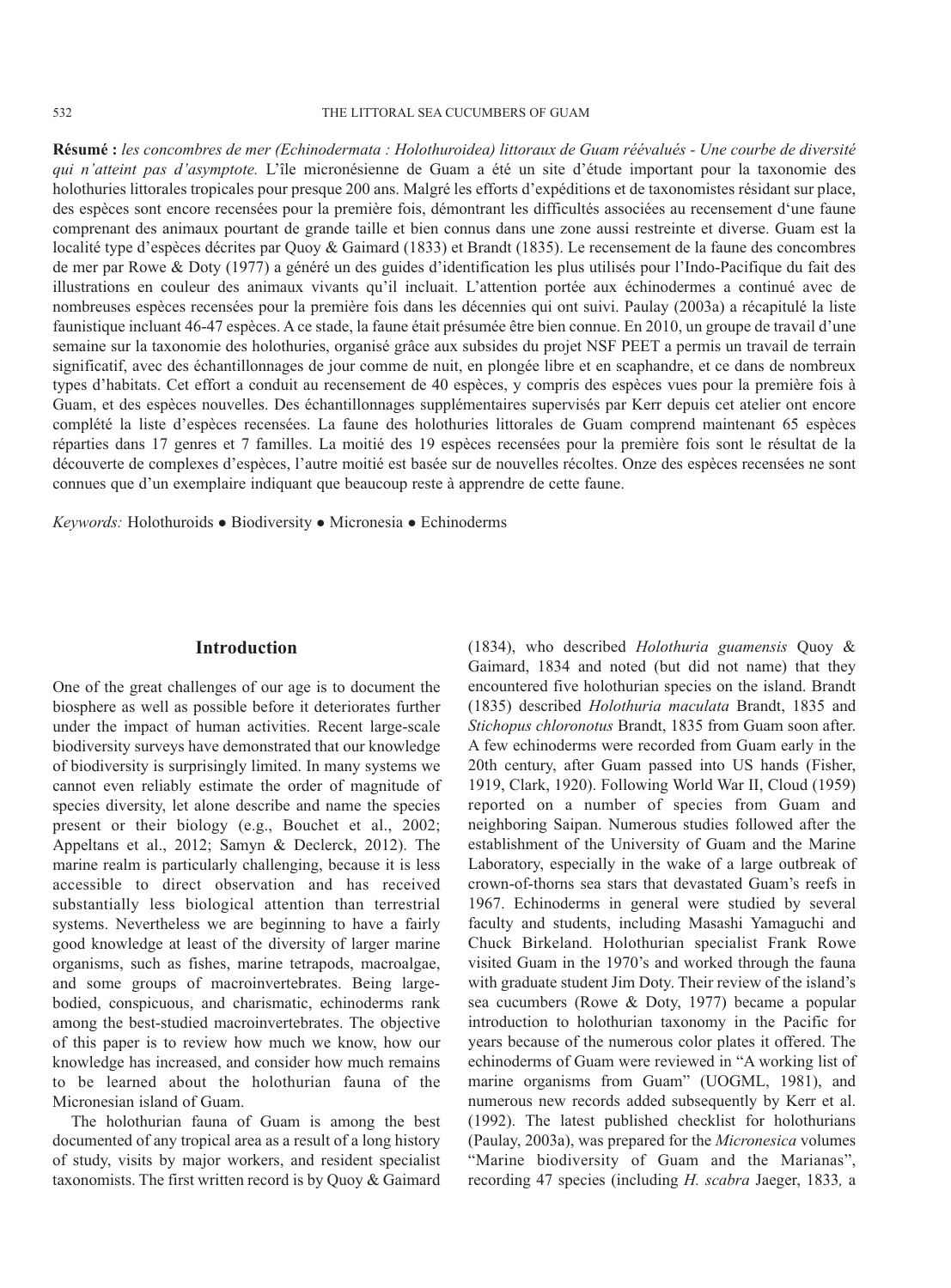doubtful record (see Paulay, 2003a), and here no longer considered) with 10 new records. Gustav Paulay was on the faculty of the University of Guam Marine Lab through the 1990's, while Alex Kerr was a graduate student during part of that time, and returned as faculty in 2005.

In June 2010, a week-long workshop on holothurian systematics sponsored by the NSF PEET holothurian project (Paulay & Kerr, PIs) included a substantial field work component, sampling with snorkeling and SCUBA, during the day and at night, across a variety of habitats, and led to the collection of 40 species. Integrative taxonomic studies also resolved a number of species complexes and thus improved our knowledge of the taxonomy of several species on Guam. Here we review how these efforts have changed our understanding of this fauna.

## **Materials & Methods**

We used Paulay (2003a) as the starting point of this survey, as it critically reviewed the holothurians of Guam known to that date. Field work since then included collections by Kerr's lab at the University of Guam Marine Laboratory, as well as other local naturalists, who brought specimens to Kerr's lab, and collections by Paulay during a visit in 2003 and by Michonneau during a visit in 2008. In 2010 all of us collected sea cucumbers during a two-week workshop. Collections were by snorkel and SCUBA across all types of reef habitats represented on the island, and included searching in the reef matrix (mostly under rocks) and at night. Two species were collected in 2010 by technical diver Jim Pinson, on the deep reef slope below SCUBAaccessible depths  $(> 60 \text{ m})$ . A set of voucher specimens were deposited in the Florida Museum of Natural History, University of Florida (UF), with sets of duplicates in the collections of the "Colección Nacional de Equinodermos, Instituto de Ciencias del Mar y Limnología Universidad Nacional Aútónoma de México" in Mexico City, Mexico, and the Royal Belgian Institute of Natural Sciences in Brussels, Belgium. Some specimens from previous collections have been deposited at the US National Museum of Natural History (USNM).

Revisionary efforts, particularly of members of the Holothuriidae have also clarified species limits and diversity in a number of clades since 2003. Thus morphological revision of *Labidodemas* (Massin et al., 2004) increased the recognized species of that group from 4 to 8. Studies of animals in the field (color patterns, behavior, ecology, etc) and DNA sequence data have allowed us to better understand species limits in a number of complexes, including *Actinopyga, Bohadschia* (Kim et al., 2013), *Holothuria,* and *Euapta*. We provide a brief summary of some of these results as they pertain to the species diversity on Guam.

# **Results**

Approximately 65 species of sea cucumbers are now recorded from Guam (Table 1). New records and nomenclatural updates are presented in systematic order below.

# **Order Apodida**

Family Synaptidae *Euapta tahitiensis* Cherbonnier, 1955

UF 10327: Guam, Tanguisson, powerplant inflow channel, 0-5 m, 11.VI.2010, Fig. 1A.

A single *Euapta* species, *E. godeffroyi* , has been generally recognized across the Indo-West Pacific, although two other species have been proposed: *E. magna* Heding, 1928 and *E. tahitiensis*. Our work indicates that *E. tahitiensis* is valid; the status of *E. magna* remains to be evaluated. *Euapta tahitiensis* is widespread in the Pacific and is here recorded from Guam for the first time. Examination of previous *Euapta* collections from Guam revealed that the species was also collected, but not recognized in the past.

# **Order Aspidochirotida** Family Stichopodidae *Stichopus herrmanni* Semper, 1868

UF 1683: Guam, Apra Harbor: SW end of Glass Breakwater, sand slope, 18 m. 10.VII.2003.

Definitively recorded from Guam based on the single specimen above. *Stichopus herrmanni* is one of the largest and most conspicuous stichopodids on reefs, thus lack of other records suggests that the sole individual collected was a vagrant. *Stichopus herrmanni* was in the past confused with other species of the *S. variegatus* complex (see below).

#### *Stichopus* **sp. 1**

= *Stichopus ?monotuberculatus*, Paulay 2003a, non Quoy & Gaimard 1834.

Two other specimens of the *Stichopus variegatus* complex have been recorded from Guam, one collected early in the 1900's (USNM E24500) with no indication as to provenance other than "Guam" and not readily identifiable to species within the complex. The second specimen was collected and released ca. 1990, but observed by Kerr. It was the color morph illustrated by Chao & Chang (1989: plate I) as *S. variegatus*, not *S. herrmanni*. These were tentatively identified by Paulay (2003a) as *S. monotuberculatus*, a species since found to be restricted to the Indian Ocean (Starmer & Paulay, unpublished; Conand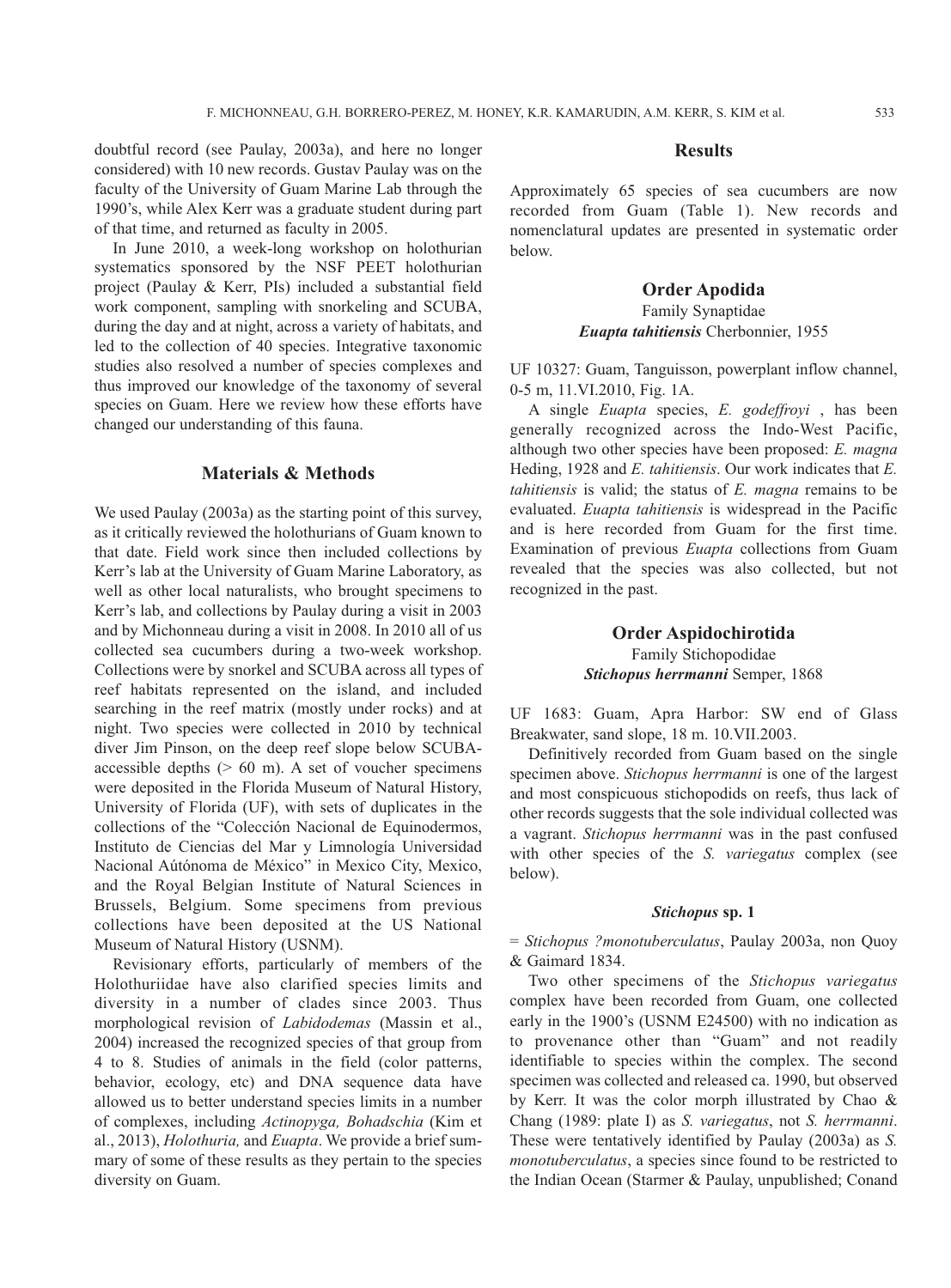### 534 THE LITTORAL SEA CUCUMBERS OF GUAM

**Table 1**. Records of holothurians on Guam. Liste des holothuries recensées à Guam. Q&G: Quoy & Gaimard (1834); R&D: Rowe & Doty (1977), Kerr: Kerr et al. (1992 & 1993).

| (1, 1, 1)<br><b>Species</b>                                  | Q&G<br>1834  | <b>Brandt</b><br>1835 | R&D<br>1977  | <b>Kerr</b><br>1992-3 | Paulay<br>2003a | <b>This</b><br>study |
|--------------------------------------------------------------|--------------|-----------------------|--------------|-----------------------|-----------------|----------------------|
| Apodida: Synaptidae                                          |              |                       |              |                       |                 |                      |
| Euapta godeffroyi (Semper, 1868)                             |              |                       | $\mathbf{1}$ | 1                     | $\mathbf{1}$    | 1                    |
| Euapta tahitiensis Cherbonnier, 1955                         |              |                       |              |                       |                 | 1                    |
| Opheodesoma grisea (Semper, 1868)                            |              |                       | $\mathbf{1}$ | 1                     | $\mathbf{1}$    | 1                    |
| Patinapta sp. 1                                              |              |                       |              |                       | $\mathbf{1}$    | 1                    |
| Polyplectana sp. 2                                           |              |                       | $\mathbf{1}$ | $\mathbf{1}$          | $\mathbf{1}$    | 1                    |
| Polyplectana galatheae Heding, 1928                          |              |                       |              |                       | 1               | 1                    |
| Synapta maculata (Chamisso & Eysenhardt, 1821)               |              |                       | $\mathbf{1}$ | $\mathbf{1}$          | $\mathbf{1}$    | 1                    |
| Synaptula sp. 1                                              |              |                       |              |                       | $\mathbf{1}$    | 1                    |
| Apodida: Chiridotidae                                        |              |                       |              |                       |                 |                      |
| Chiridota hawaiiensis Fisher, 1907                           |              |                       | $\mathbf{1}$ | $\mathbf{1}$          | $\mathbf{1}$    | 1                    |
| Chiridota violacea Müller, 1850                              |              |                       |              |                       | $\mathbf{1}$    | 1                    |
| Aspidochirotida: Stichopodidae                               |              |                       |              |                       |                 |                      |
| Stichopus chloronotus Brandt, 1835                           |              | $\mathbf{1}$          | $\mathbf{1}$ | 1                     | $\mathbf{1}$    | 1                    |
| Stichopus herrmanni Semper, 1868                             |              |                       |              |                       |                 | 1                    |
| Stichopus sp. 1                                              |              |                       |              | 1                     | 1               | 1                    |
| Stichopus horrens Selenka, 1867                              |              |                       | $\mathbf{1}$ | $\mathbf{1}$          | $\mathbf{1}$    | 1                    |
| Stichopus noctivagus Cherbonnier, 1980                       |              |                       |              | 1                     | $\mathbf{1}$    | 1                    |
| Thelenota ananas (Jaeger, 1833)                              |              |                       | $\mathbf{1}$ | 1                     | 1               | 1                    |
| Thelenota anax H. L. Clark, 1921                             |              |                       | $\mathbf{1}$ | $\mathbf{1}$          | 1               | 1                    |
| Thelenota rubralineata Massin & Lane, 1991                   |              |                       |              |                       | $\mathbf{1}$    | 1                    |
| Aspidochirotida: Holothuriidae                               |              |                       |              |                       |                 |                      |
| Actinopyga echinites (Jaeger, 1833)                          |              |                       | 1            | $\mathbf{1}$          | 1               | 1                    |
| Actinopyga varians (Selenka, 1867)                           | $\mathbf{1}$ | $\mathbf{1}$          | $\mathbf{1}$ | $\mathbf{1}$          | $\mathbf{1}$    | 1                    |
| Actinopyga sp. 1                                             |              |                       |              |                       |                 | 1                    |
| Actinopyga palauensis Panning, 1944                          |              |                       |              | $\mathbf{1}$          | $\mathbf{1}$    | 1                    |
| Bohadschia argus Jaeger, 1833                                |              |                       | $\mathbf{1}$ | $\mathbf{1}$          | $\mathbf{1}$    | 1                    |
| Bohadschia marmorata Jaeger, 1833                            |              |                       | $\mathbf{1}$ | $\mathbf{1}$          | $\mathbf{1}$    | 1                    |
| Bohadschia koellikeri (Semper, 1868)                         |              |                       |              |                       |                 | 1                    |
| Bohadschia vitiensis (Semper, 1868)                          |              |                       |              |                       |                 |                      |
| Bohadschia ocellata Jaeger, 1833                             |              |                       |              |                       |                 |                      |
| Holothuria (Thymiosycia) arenicola Semper, 1868              |              |                       | $\mathbf{1}$ | $\mathbf{1}$          | $\mathbf{1}$    | 1                    |
| Holothuria (Halodeima) atra Jaeger, 1833                     |              |                       | $\mathbf{1}$ | $\mathbf{1}$          | $\mathbf{1}$    | 1                    |
| Holothuria (Semperothuria) cinerascens (Brandt, 1835)        |              |                       | $\mathbf{1}$ | $\mathbf{1}$          | $\mathbf{1}$    | 1                    |
| Holothuria (Mertensiothuria) coronopertusa Cherbonnier, 1980 |              |                       |              |                       |                 |                      |
| Holothuria (Platyperona) difficilis Semper, 1868             |              |                       | $\mathbf{1}$ | $\mathbf{1}$          | $\mathbf{1}$    | 1                    |
| Holothuria (Stauropora) discrepans Semper, 1868              |              |                       |              |                       |                 | 1                    |
| Holothuria (Halodeima) edulis Lesson, 1830                   |              |                       | $\mathbf{1}$ | $\mathbf{1}$          | $\mathbf{1}$    | 1                    |
| Holothuria (Halodeima) aff. edulis Lesson, 1830              |              |                       |              |                       |                 | 1                    |
|                                                              |              |                       |              |                       |                 |                      |
| <i>Holothuria (Platyperona) excellens</i> (Ludwig, 1875)     |              |                       |              | 1<br>1                | 1<br>1          | 1                    |
| Holothuria (Semperothuria) flavomaculata Semper, 1868        |              |                       |              |                       |                 |                      |
| Holothuria (Stauropora) fuscocinerea Jaeger, 1833            |              |                       |              | 1                     | 1               |                      |
| Holothuria (Microthele) fuscopunctata Jaeger, 1833           |              |                       | $\mathbf{1}$ | 1                     | 1               |                      |
| Holothuria (Lessonothuria) hawaiiensis Fisher, 1907          |              |                       |              |                       |                 |                      |
| Holothuria (Thymiosycia) hilla Lesson, 1830                  |              |                       | $\mathbf{1}$ | $\mathbf{1}$          | 1               |                      |
| Holothuria (Thymiosycia) impatiens ESU1 (Forsskål, 1775)     |              |                       | $\mathbf{1}$ | $\mathbf{1}$          | $\mathbf{1}$    | 1                    |
| Holothuria (Thymiosycia) impatiens ESU2 (Forsskål, 1775)     |              |                       |              |                       |                 |                      |
| Holothuria (Thymiosycia) impatiens ESU4 (Forsskål, 1775)     |              |                       |              |                       |                 |                      |
| Holothuria (Cystipus) inhabilis Selenka, 1867                |              |                       | $\mathbf{1}$ | $\mathbf{1}$          | $\mathbf{1}$    |                      |
| Holothuria (Mertensiothuria) leucospilota Brandt, 1867       |              |                       | $\mathbf{1}$ | $\mathbf{1}$          | $\mathbf{1}$    | 1                    |
| Holothuria (Lessonothuria) lineata Ludwig, 1875              |              |                       | 1            | 1                     | 1               |                      |
| Holothuria (Microthele) fuscogilva Cherbonnier, 1980         |              | $\mathbf{1}$          |              | 1                     | 1               |                      |
| Holothuria (Stauropora) olivacea Ludwig, 1888                |              |                       |              |                       |                 |                      |
| Holothuria (Lessonothuria) pardalis Selenka, 1867            |              |                       |              |                       |                 | 1                    |
| Holothuria (Stauropora) pervicax Selenka, 1867               |              |                       | $\mathbf{1}$ | $\mathbf{1}$          | $\mathbf{1}$    | 1                    |
| Holothuria (Cystipus) rigida (Selenka, 1867)                 |              |                       |              |                       |                 | 1                    |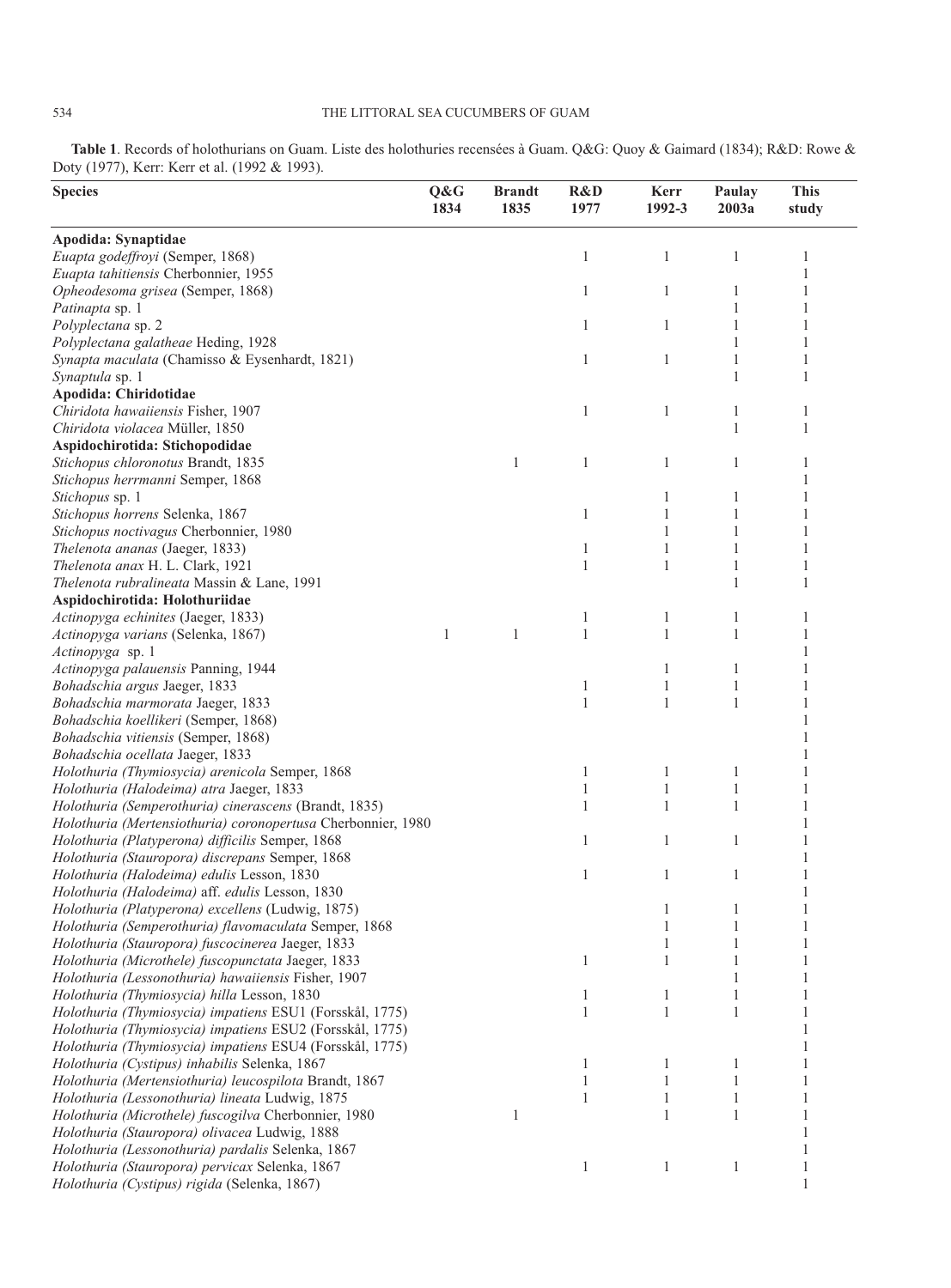| 535<br>F. MICHONNEAU, G.H. BORRERO-PEREZ. M. HONEY, K.R. KAMARUDIN. A.M. KERR. S. KIM et al. |
|----------------------------------------------------------------------------------------------|
|----------------------------------------------------------------------------------------------|

| Holothuria (Metriatyla) scabra Jaeger, 1833                 |  |  |  |
|-------------------------------------------------------------|--|--|--|
| Holothuria (Halodeima) signata Ludwig, 1875                 |  |  |  |
| Holothuria (Lessonothuria) verrucosa Selenka, 1867          |  |  |  |
| Holothuria (Theelothuria) turriscelsa Cherbonnier, 1980     |  |  |  |
| Holothuria (Microthele) whitmaei Bell, 1887                 |  |  |  |
| <i>Holothuria</i> (" <i>Thymiosycia</i> ") n. sp.           |  |  |  |
| Labidodemas semperianum Selenka, 1867                       |  |  |  |
| Labidodemas pseudosemperianum Massin, Samyn & Thandar, 2004 |  |  |  |
| Labidodemas pertinax (Ludwig, 1875)                         |  |  |  |
| Labidodemas rugosum (Ludwig, 1875)                          |  |  |  |
| Pearsonothuria graeffei (Semper, 1868)                      |  |  |  |
| Dendrochirotida: Cucumariidae                               |  |  |  |
| <i>Thyone okeni</i> Bell, 1884                              |  |  |  |
| Dendrochirotida: Phyllophoridae                             |  |  |  |
| Phyrella n. sp.                                             |  |  |  |
| Dendrochirotida: Sclerodactylidae                           |  |  |  |
| Afrocucumis africana (Semper, 1868)                         |  |  |  |
|                                                             |  |  |  |

et al., 2010). Thus at least two species of the *S. variegatus* complex have now been recorded from Guam.

# **Order Aspidochirotida** Family Holothuriidae *Actinopyga* **sp. 1**

UF 237: Guam, Anae Islet, NS side, in sand patch, 5-7 m. 14.X.1994.

Study of specimens of black *Actinopyga* taken on Guam revealed that a second species is present in addition to *A. palauensis* (= *A. obesa,* in Kerr et al., 1992). Ossicles of this species somewhat resemble those of *A. spinea*, but it differs from that as well as other species studied to date in its COI sequence. This species also occurs in the Philippines.

#### *Actinopyga varians* (Selenka, 1867)

= *Actinopyga mauritiana*, Rowe & Doty, 1977; Paulay, 2003a; non Quoy & Gaimard, 1834.

Netchy & Paulay (in prep) separate the Pacific form of the widespread *Actinopyga mauritiana* species complex as *A. varians.*

#### *Bohadschia marmorata* Jaeger, 1833, species complex

#### *Bohadschia marmorata* Jaeger, 1833

UF 4748: Guam, Piti Bombholes, in and near inshore seagrass bed 1 m. 28.VI.2003*.*

*Bohadschia vitiensis* (Semper, 1868)

UF 4701: Guam, Piti Bombholes lagoon on sand, out in day 5-7 m. 20.VII.2003.

*Bohadschia koellikeri* (Semper, 1868)

UF 4705: Guam, Piti Bombholes moat, 0-2 m. 19.VII.2003*. Bohadschia ocellata* Jaeger, 1833

UF 7143: Guam, Tumon sand flat, 1-1.5 m. IV.2008*.*

*Bohadschia* is one of the most challenging genera among holothurians for species delineation, as the group has very simple ossicles, with substantial intraspecific variation and limited interspecific differentiation both in ossicles as well as in color pattern (Kim et al., 2013). Rowe & Doty (1977) showed the great variability of their color patterns and considered all forms on Guam, other than the distinctive *B. argus*, to represent a single species, *B. marmorata*. Paulay (2003a) noted at least two distinguishable species in this complex but did not separate them; these two forms were then distinguished with mtDNA sequences by Clouse et al. (2005). Subsequent work focusing on color patterns and mtDNA sequences demonstrate that four species are involved, and all four occur on Guam (Kim et al., 2013).

#### *Holothuria (Cystipus) inhabilis* Selenka, 1867

= *Holothuria (Cystipus) rigida* Rowe & Doty, 1977; Paulay, 2003a, non Selenka, 1867.

*Holothuria rigida* is confused in much of the literature with *H. inhabilis*. Previous records of *H. rigida* from Guam all appear to pertain to *H. inhabilis*.

### *Holothuria (Cystipus) rigida* (Selenka, 1867)

UF 12507: Guam: Ylig Bay ("Turtle Cove"), inner reef flat, 1 m, under coralline rubble. 24.IV.2012, Fig. 1J.

While *H. inhabilis* is fairly common on Guam, *H. rigida* proper has not been recorded until recently and is known from the single specimen cited above.

#### *Holothuria (Halodeima)* **aff.** *edulis* Lesson, 1830

UF 11292: Guam, Tumon Bay, deep reef slope, 100 m. 2011.

This gray colored, reef-dwelling variant of *H. edulis* is suspected to be a distinct species, and is known sporadically across the Pacific (O'Loughlin et al., 2007). A single specimen was collected in deep water by technical diver Jim Pinson on Guam recently. Jim saw several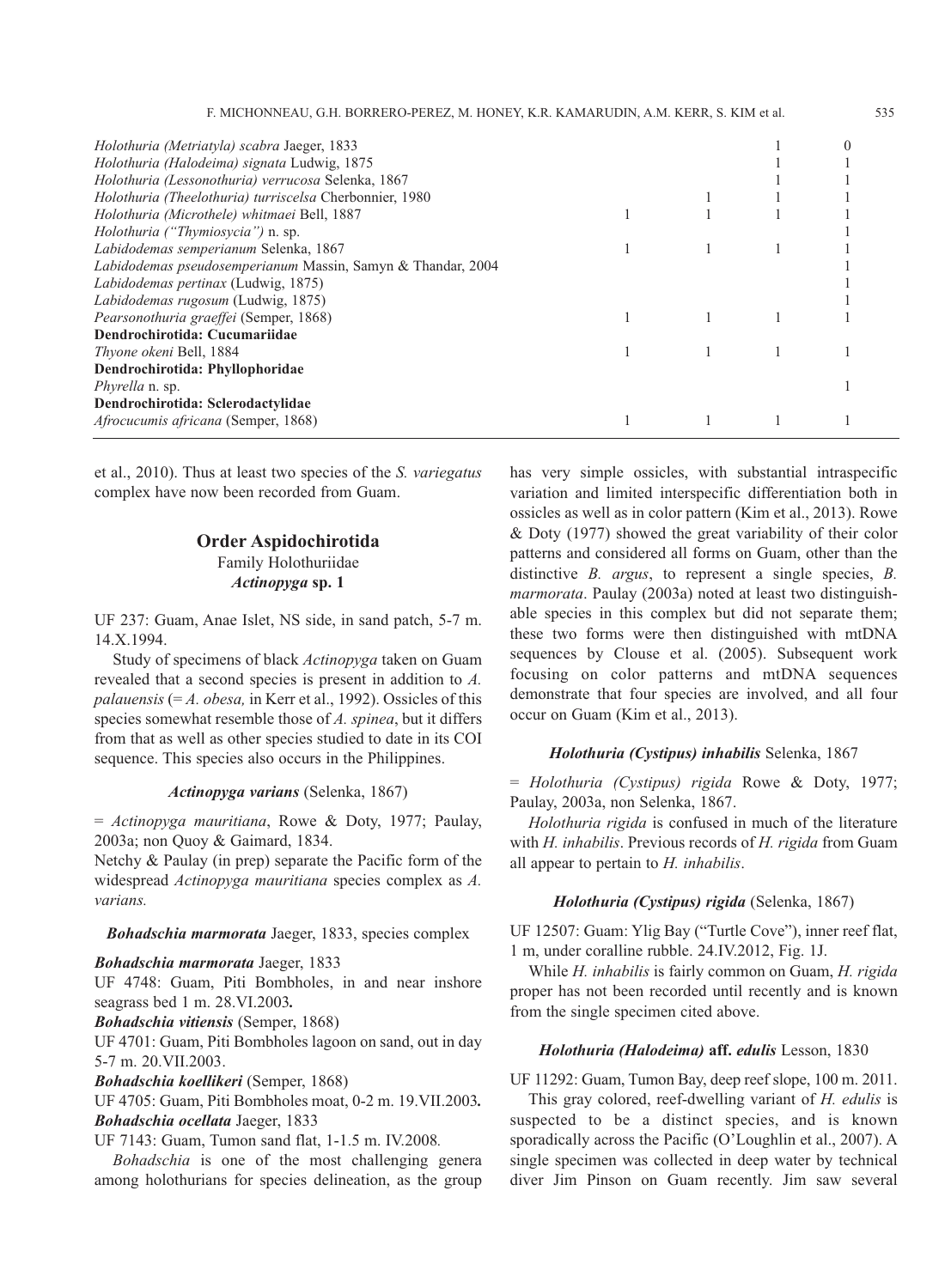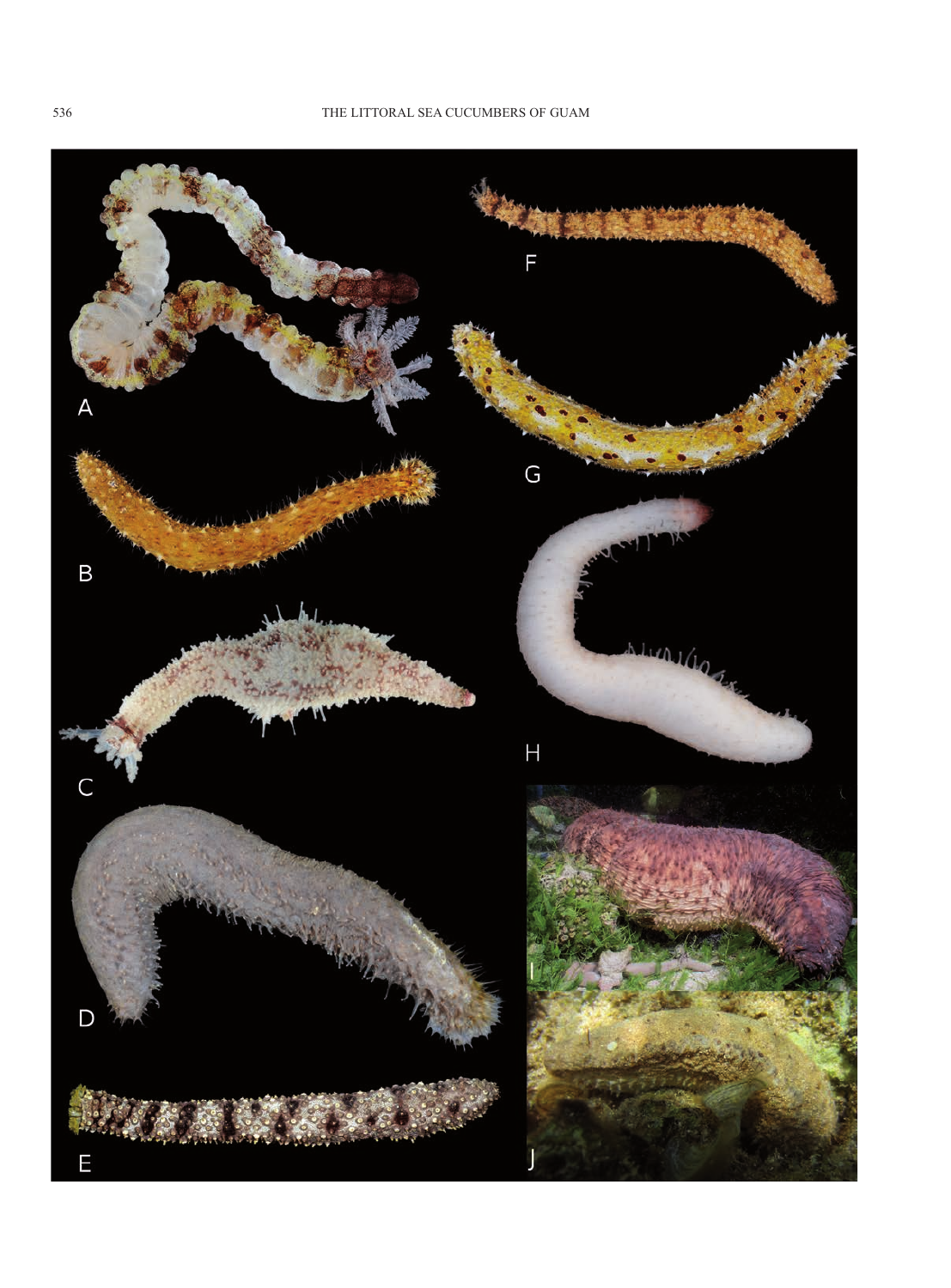animals at this location, but has otherwise not seen the species elsewhere in deep water on Guam.

#### *Holothuria (Lessonothuria) verrucosa* Selenka, 1867

= *Holothuria (Lessonothuria)* sp. 1 in Paulay, 2003a.

This species, first recorded by Paulay (2003a), has now been identified as *H. verrucosa*.

#### *Holothuria (Mertensiothuria) coronopertusa* Cherbonnier, 1980

UF 11543: Guam, on coralline sand, 100 m. 22.XI.2010, Fig. 1I.

This striking holothurian described from New Caledonia has turned up in recent years across much of the Indo-West Pacific in deep water. A single specimen was collected on Guam, 100 m deep, by technical diver Jim Pinson.

### *Holothuria (Microthele) fuscogilva* Cherbonnier, 1980

= *H. (Microthele) nobilis* Paulay, 2003a; non Selenka, 1867.

See Paulay (2003a) for discussion of the history of identification in this complex on Guam. Uthicke et al. (2004) have reassessed the group based on broad sampling and sequence data and showed that the appropriate name for the dark and light mottled Pacific form is *H. fuscogilva*.

#### *Holothuria (Stauropora) discrepans* Semper, 1868

UF 10319: Guam, Double Reef, deep under rock, 1-2 m. 11.VI.2010, Fig. 1D.

This rather inconspicuous and relatively small *Stauropora* is easy to overlook and uncommon, but appears to be rather widespread in the western and central Pacific. A single specimen was collected on Guam in 2010.

#### *Holothuria (Stauropora) olivacea* Ludwig, 1888

UF 10760: Guam, Apra Harbor, Kilo Wharf wharf wall and lagoon slope, 0-15 m. 23.VI.2010, Fig. 1B.

Another inconspicuous and small *Stauropora*, known from many locations, but not previously recorded from Guam.

*Holothuria (Thymiosycia) impatiens* (Forsskål, 1775), species complex

#### *Holothuria (Thymiosycia) impatiens* **ESU1**

UF 10341: Guam, Apra Harbor, Glass Breakwater, near sunken barges, 1-15 m. 15.VI.2010, Fig. 1F.

*Holothuria (Thymiosycia) impatiens* **ESU2**

UF 6729: Guam, Hagatna, S of Adalupe Island. 0-1 m. 6.II.2008, Fig. 1E.

# *Holothuria (Thymiosycia) impatiens* **ESU4**

UF 4709: Guam, Pago Bay reef flat to crest channel, under rocks 0-2 m. 2003.

Michonneau's dissertation research is demonstrating that *H. impatiens* is a large species complex that includes at least 12 ESUs (Evolutionarily Significant Units, or phylogenetic species, see Malay & Paulay, 2010 for definition), species which can be differentiated based on subtle morphological and clear genetic characters. Three of these have now been recorded from Guam.

#### *Holothuria ("Thymiosycia")* sp. nov.

UF 10317: Guam, Tanguisson outer reef slope under rock on sand 22-25 m. 11.VI.2010, Fig. 1G.

A single specimen of a distinctive, fairly large *Holothuria*, with *Thymiosycia-*type ossicles was collected in 2010, and appears to represent an undescribed species. Phylogenetic analysis of DNA sequences indicates the species is not related to other *Thymiosycia*, and represents a deeply divergent lineage.

# *Labidodemas pseudosemperianum* Massin, Samyn & Thandar, 2004

*Labidodemas* was not studied in detail on Guam in the past. Massin et al. (2004) revised the genus, doubling the number of species known, and recorded *L. pseudosemperianum* from Guam based on a specimen (USNM E 53083) collected in Tumon Bay by Kerr.

#### *Labidodemas pertinax* (Ludwig, 1875)

UF 10329: Guam, Tepungan Channel tunnel, under road, 0- 2 m. 12.VI.2010, Fig. 1H.

In 2010, we encountered two species of *Labidodemas* on

**Figure 1.** Live photographs of newly recorded species. Photographies d'espèces recensées pour la première fois. **A.** *Euapta tahitiensis* (UF 10327). **B.** *H. olivacea* (UF 10760). **C.** *Phyrella* sp. nov. (UF 10336). **D.** *H. discrepans* (UF 10319). **E.** *H. impatiens* ESU2 (UF 6729). **F.** *H. impatiens* ESU1 (UF 10341). **G.** *Holothuria* sp. nov. (UF 10317). **H.** *Labidodemas pertinax* (UF 10329). **I.** *Holothuria coronopertusa* (UF 11543). **J.** *H. rigida* (UF 12507).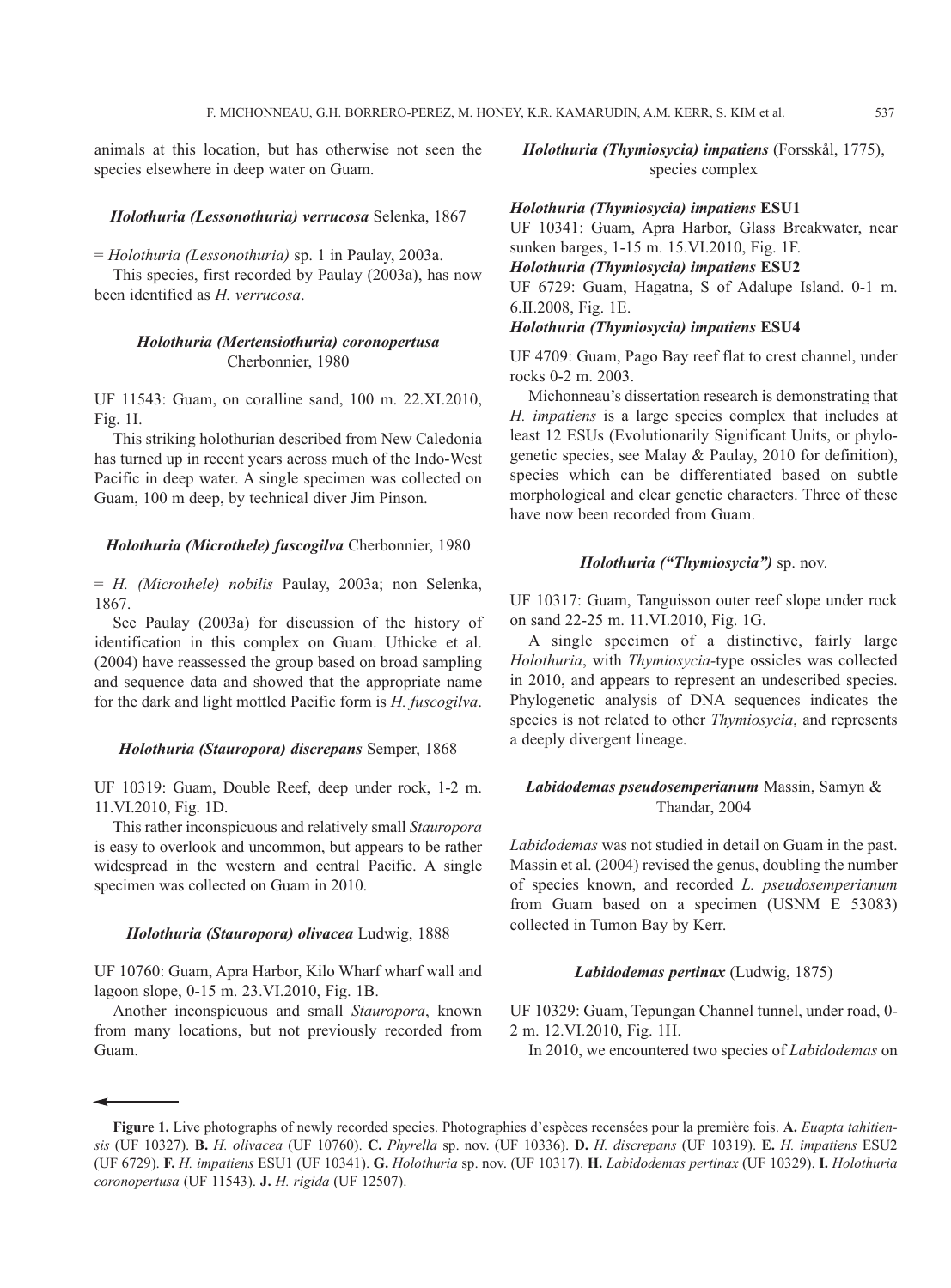Guam, both fairly common, *L. semperianum* and *L. pertinax*. The latter represents a new record.

#### *Labidodemas rugosum* (Ludwig, 1875)

UF 6721: Guam, Hagatna, S. of Adalupe Island, 0-1 m. 9.II.2008.

This species known from a single individual is otherwise widespread in the Indo-West Pacific. It can be differentiated from other *Labidodemas* by its uniform graypinkish body wall, the cream colored tentacles, and a yellow circle around the suckers of the ventral tube feet. It represents a new record and fourth *Labidodemas* species in Guam's fauna.

> **Order Dendrochirotida** Family Phyllophoridae *Phyrella* sp. nov.

UF 10336: Guam, Gun Beach, N end of Tumon Bay reef flat and reef front, 0-2 m. 12.VI.2010, Fig. 1C.

Since 2003, three specimens of an undescribed *Phyrella* have been collected on Guam (Michonneau & Paulay, in press). The species is densely covered with podia and has relatively few ossicles. Only two dendrochirotids have been recorded from Guam previously, the common sclerodactylid *Afrocucumis africana*, and *Thyone okeni*, (considered a synonym of *Thyone venusta* Selenka, 1868 by Thandar (1990)) recorded by Rowe & Doty (1977) based on a small specimen (described as 5 mm long in the text, and 2 cm long in the plate legend). The latter species was not described, the illustration presented of the live animal is of too limited resolution to evaluate. The specimen has now been located at the Australian Museum (AM J.9328), but not yet reexamined. It is possible that this specimen represents a juvenile of the *Phyrella* species here recorded. *Thyone okeni* is noted to lack ossicles (Bell, 1884), but the presence/absence of ossicles is not discussed for the Guam specimen. Ossicles are often uncommon in juvenile species of *Phyrella*. *Thyone okeni* is presumed to have 10 tentacles like other members of the genus, while *Phyrella* n. sp. has 17-18, but likely several are added during ontogeny.

# **Discussion**

The 65 species of sea cucumbers recorded from Guam represent a greater diversity than known from almost any other comparable-sized area (541 km2). It is comparable to the recorded fauna of the Spermonde archipelago in Indonesia (56 species: Massin, 1999) near the global center of marine diversity (Hoeksema, 2007; Renema et al., 2008). The high richness reflects both the proximity of Guam to the diversity center and the intense scrutiny the fauna has received over the years by both resident and visiting holothurian specialists.

The large increase in recorded diversity (from 46 to 65 species) in the past decade is remarkable, given the long history of research on holothurians in Guam, and the fact that sea cucumbers are among the largest and most conspicuous mobile invertebrates on reefs. The diversity *vs.* time curve on Guam shows no sign of reaching an asymptote (Fig. 2). This trend underscores how little we know about marine diversity (e.g., Bouchet et al., 2002; Paulay, 2003b). Three species appear to be undescribed, while another four remain unidentified.



**Figure 2.** Increase of known diversity of holothurians on Guam over time. Augmentation au cours du temps de la diversité connue des holothuries de Guam.

Half of the new records (8 of 19) are genuinely new, meaning they were not encountered and recorded previously. Remarkably, 7 of these, together with 4-5 others (previously recorded or part of species complexes) are known from single specimens on Guam (*Synaptula* sp. 1, *Stichopus herrmanni, Thelenota rubralineata, Holothuria coronopertusa, H. discrepans, H.* aff. *edulis*, *H. olivacea, H. rigida, Holothuria* n. sp., *Labidodemas pseudo semperianum*, *L. rugosum*, and possibly "*Thyone okeni*"). Three of these species represented by singletons are known only from deep water on Guam (*T. rubralineata, H.*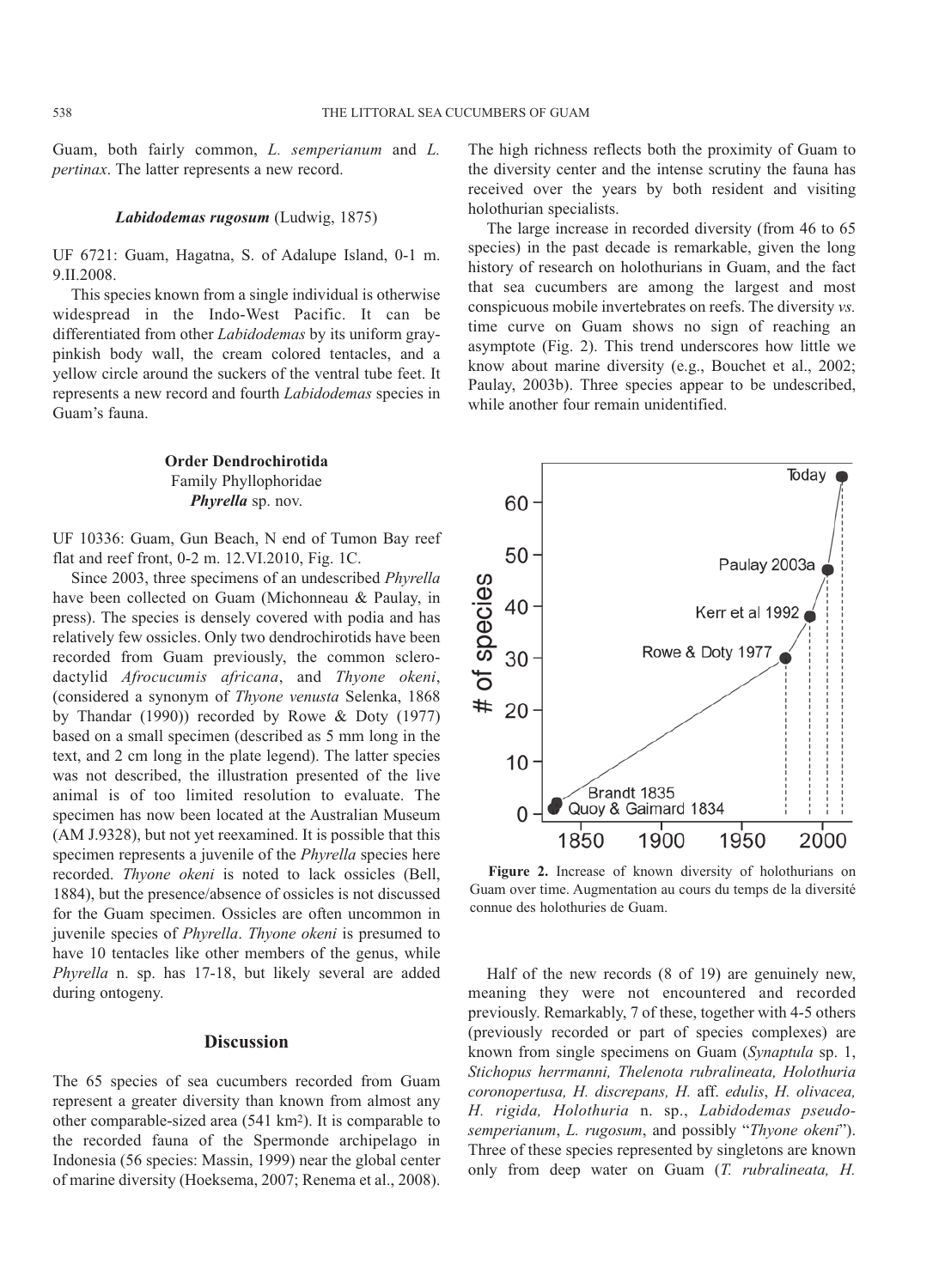*coronopertusa, H.* aff. *edulis*), and their rarity likely reflects the difficulty of accessing this habitat. Six are parts of species complexes or are fairly non-descript, and may have been missed by less focused past surveys (*Euapta tahitiensis, H. discrepans, H. olivacea, H. pardalis, H. rigida, Labidodemas pseudosemperianum*). Two are minute and cryptic (*Synaptula* sp. 1, "*Thyone okeni*"). Increased sampling efforts, in particular below SCUBA-accessible depths, will likely lead to additional records.

The other half of new records emerged from differentiation of species complexes. Molecular and morphological examination of fresh material and collaborative integrative revisions of the reef-associated holothurians pursued partly through the NSF PEET holothurian project has revealed high levels of cryptic diversity in several species complexes. About one third (~ 15 of 46) of the species recorded from Guam in the past are now known to be species complexes. Many of these complexes include or are comprised of a geographic mosaic of allopatric species, of which only a single species is known to occur on Guam. For these, revisions have changed or may change the name of the Guam form. However five of the species include multiple sympatric cryptic species not previously differentiated on Guam, adding substantially to the diversity of the fauna: *Euapta godeffroyi, Bohadschia marmorata, Holothuria edulis, H. impatiens,* and *Labidodemas semperianum*. Integrative taxonomic studies have revealed species lost in synonymies (e.g., 4 species in the *Bohadschia marmorata* complex), not



**Figure 3.**Species richness for each sea cucumber family represented in Guam.

recognized since their description (e.g., distinction of *Euapta tahitiensis* and *E. godeffroyi*), and species that were missed because characters traditionally used in species delimitation do not vary among related forms (e.g., the three species in the *H. impatiens* complex).

The fauna is dominated by the Holothuriidae (44 species: 70%), followed by the Synaptidae and the Stichopodidae (both 8 species: 13%); two species of Chiridotidae, and one each of Cucumariidae, Sclerodactylidae, and Phyllophoridae, round out the fauna (Fig. 3). The dominance of aspidochirotids (81%) and poor representation of dendrochirotids (5%) is typical of oligotrophic environments such as oceanic islands in the tropics. Similarly dendrochirotids comprise 5% (2 of 37 species) of the holothurians of the oceanic island La Réunion (Conand et al., 2010) and 2.1% of the fauna off the oligotrophic coast of Kenya (Samyn, 2003; Samyn & Tallon, 2005), while they represent 34% (42 of 122 species) of the fauna on Madagascar (Cherbonnier, 1988), a neighboring microcontinent. Oligotrophic waters and isolation likely both contribute to the underrepresentation of this suspension feeding group with lecithotrophic development.

#### **Acknowledgements**

We thank the staff of the University of Guam Marine Laboratory for hosting and helping with the workshop that produced this study. Funding by NSF PEET (DEB 0529724) is gratefully acknowledged. The authors would like to thank Chantal Conand and Claude Massin for constructive remarks that improved this manuscript.

#### **References**

- **Appeltans W. et al. 2012.** The magnitude of global marine species diversity. *Current Biology*, **22**: 2189-2202.
- **Bell F.J. 1884.** Report on the Zoological Collections made in the Indo-Pacific Ocean during the Voyage of H.M.S. Albert, 1881- 2. pp. 117-177 & 509-512.
- **Bouchet P., Lozouet P., Maestrati P. & Heros V. 2002.** Assessing the magnitude of species richness in tropical marine environments: exceptionally high numbers of molluscs at a New Caledonia site. *Biological Journal of the Linnean Society*, **75**: 421-436.
- **Brandt J.F. 1835.** Echinodermata ordo Holothurina. In: *Prodromus Descriptionis Animalium Ab H. Mertensio in Orbis Terrarum Circumnavigatione Observatorum. Fasc. I*, pp. 42- 62. Petropoli.
- **Chao S.M. & Chang K.H. 1989.** The shallow-water holothurians (Echinodermata: Holothurioidea) of southern Taiwan. *Bulletin of the Institute of Zoology Academia Sinica (Taipei)*, **28**: 107- 137.
- **Cherbonnier G. 1988.** Echinodermes: Holothurides. *Faune de Madagascar*, **70**: 1-292.